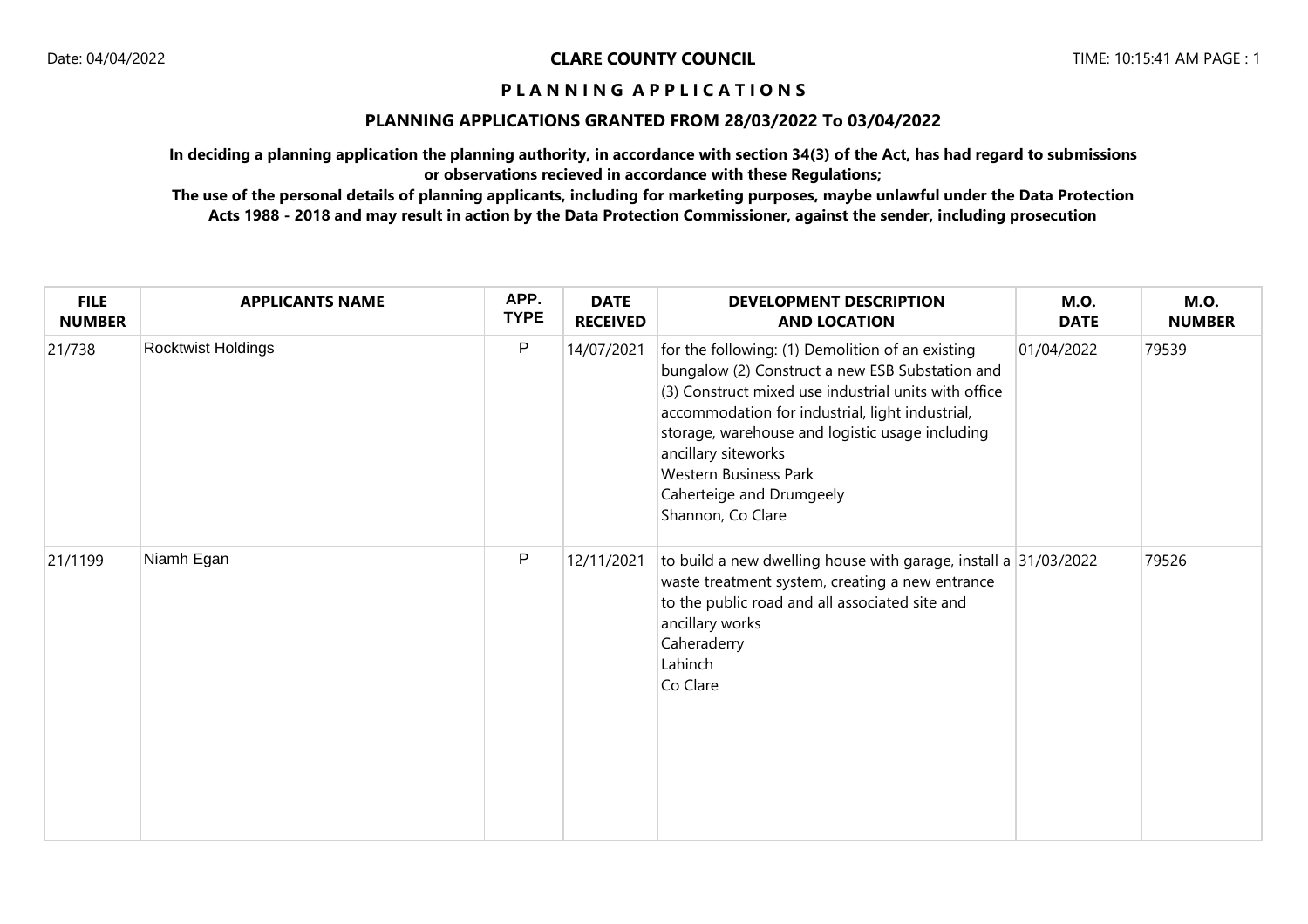## **PLANNING APPLICATIONS GRANTED FROM 28/03/2022 To 03/04/2022**

**In deciding a planning application the planning authority, in accordance with section 34(3) of the Act, has had regard to submissions or observations recieved in accordance with these Regulations;**

| 21/1303 | Patrick & Sinead Keogh      | $\mathsf{P}$ | 08/12/2021 | for development which will consist of (1) The<br>demolition of existing on site storage buildings (2)<br>The construction of a new single storey dwelling<br>house, temporary septic tank, ancillary site works<br>and connection to public services<br>Limerick Road,<br>Boheraroan,<br>Newmarket-on Fergus, Co Clare | 31/03/2022 | 79532 |
|---------|-----------------------------|--------------|------------|------------------------------------------------------------------------------------------------------------------------------------------------------------------------------------------------------------------------------------------------------------------------------------------------------------------------|------------|-------|
| 22/66   | Clara O'Dwyer & Sarah Davis | $\mathsf{P}$ | 01/02/2022 | for a change of use of part of the ground floor of<br>the existing sports complex building into a<br>preschool and all ancillary site works<br>Seanchoil Sports Complex<br>Shannakyle<br>Parteen, Co Clare                                                                                                             | 28/03/2022 | 79495 |
| 22/69   | Denis Lynch                 | $\mathsf{P}$ | 01/02/2022 | to a) dismantle, demolish and remove the existing<br>lean-to shed and garage, b) to extend the width of<br>the dropped kerb and provide off-street parking, c)<br>to construct a detached annexe including all site<br>services and ancillary site works<br>50 Kincora Park<br>Lifford<br>Ennis, Co Clare              | 28/03/2022 | 79496 |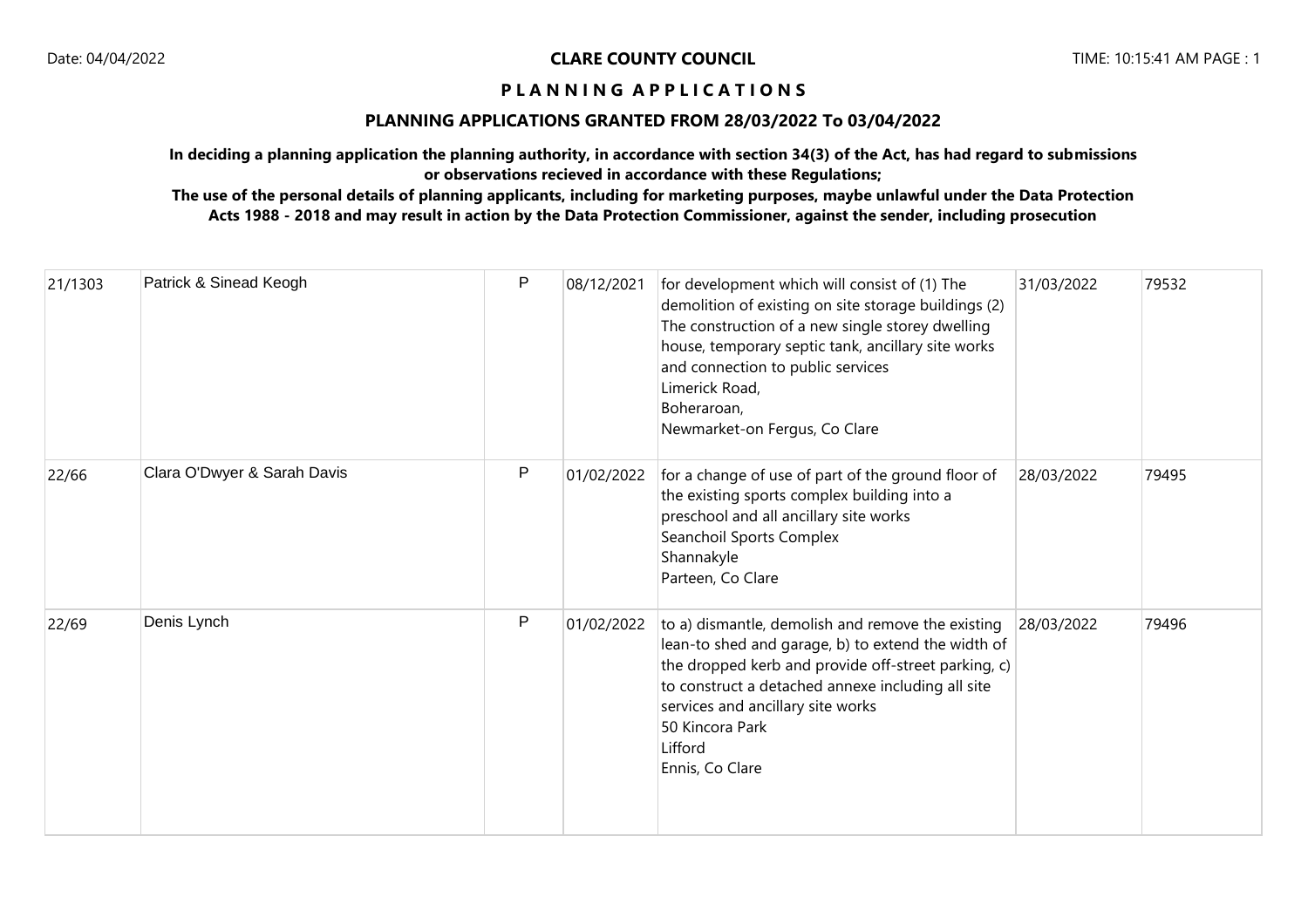## **PLANNING APPLICATIONS GRANTED FROM 28/03/2022 To 03/04/2022**

**In deciding a planning application the planning authority, in accordance with section 34(3) of the Act, has had regard to submissions or observations recieved in accordance with these Regulations;**

| 22/71 | <b>Catriona Devereaux</b> | $\mathsf{P}$ | 02/02/2022 | for a small extension (comprising staff room to<br>existing creche facility and all associated site works<br>Cloonfadda<br>Killaloe<br>Co Clare                                                                  | 28/03/2022 | 79490 |
|-------|---------------------------|--------------|------------|------------------------------------------------------------------------------------------------------------------------------------------------------------------------------------------------------------------|------------|-------|
| 22/72 | <b>Ultan Mulqueen</b>     | $\circ$      | 02/02/2022 | permission to construct dwelling house, garage,<br>treatment system and carry out ancillary site works<br><b>Ballygriffey South</b><br>Ennis<br>Co Clare                                                         | 29/03/2022 | 79504 |
| 22/73 | Michael Murphy            | $\mathsf{R}$ | 02/02/2022 | of alterations and changes to dwelling house and<br>septic tank, as constructed, from grant of<br>permission reference P8/26445<br>Sorrel Island<br>Lissycasey<br>Co Clare                                       | 29/03/2022 | 79505 |
| 22/74 | Rosemary Foudy            | $\mathsf{R}$ | 02/02/2022 | of alterations consisting of ground and first floor<br>extension to dwellinghouse and private garage, as<br>constructed, with existing connections to public<br>sewer and water<br>Claureen<br>Ennis<br>Co Clare | 28/03/2022 | 79489 |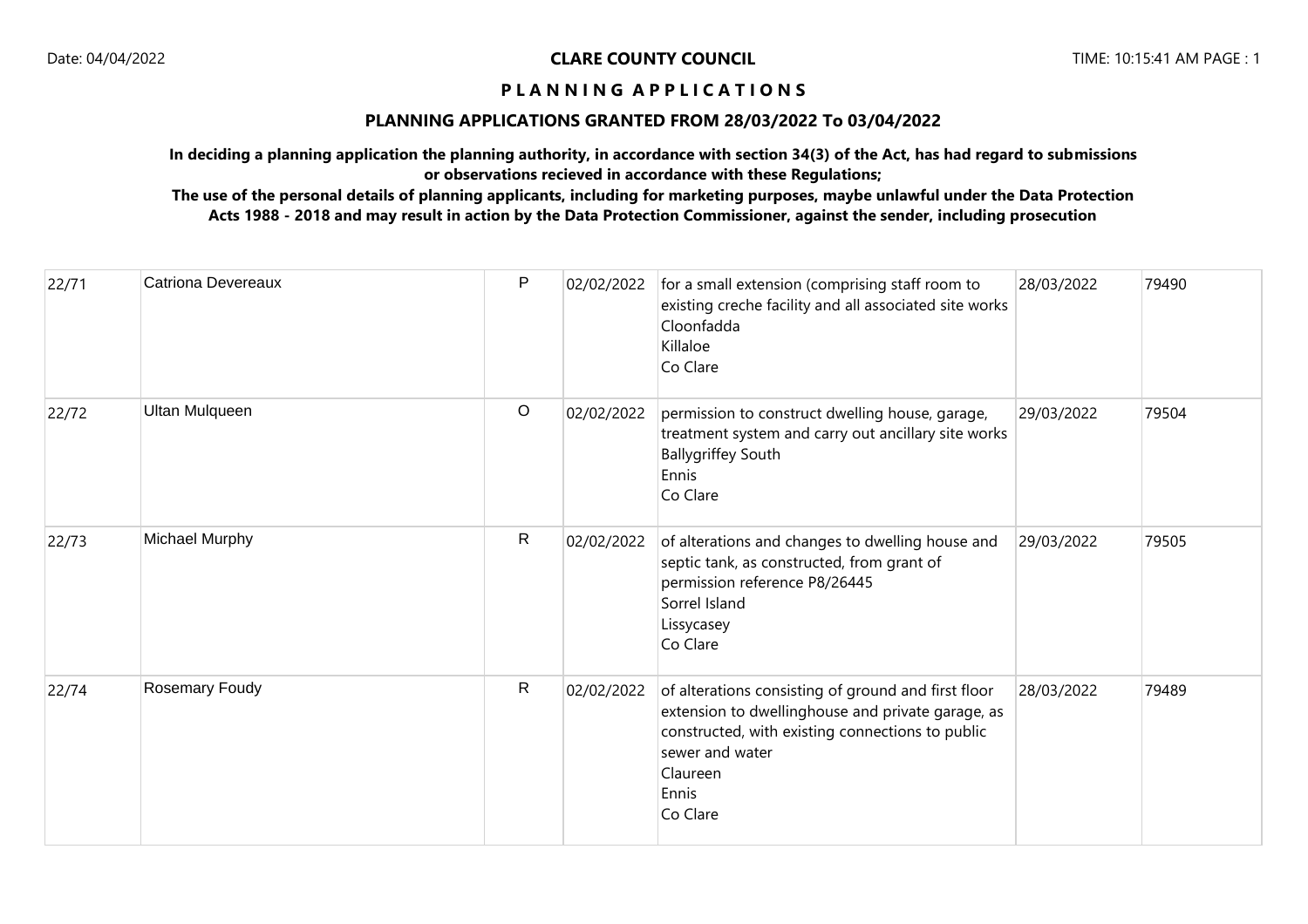#### **PLANNING APPLICATIONS GRANTED FROM 28/03/2022 To 03/04/2022**

**In deciding a planning application the planning authority, in accordance with section 34(3) of the Act, has had regard to submissions or observations recieved in accordance with these Regulations;**

| 22/75 | Paul & Egina McCarthy | $\mathsf{R}$ | 02/02/2022 | of the part conversion and change of use of a shed 28/03/2022<br>to a dwelling house and planning PERMISSION to<br>complete the work and redesign the dwelling<br>including an extension, elevational changes<br>installation of new sewerage treatment system and<br>percolation area, creation of new entrance and all<br>associated works<br>Clohaninchy<br>Quilty<br>Co Clare |            | 79498 |
|-------|-----------------------|--------------|------------|-----------------------------------------------------------------------------------------------------------------------------------------------------------------------------------------------------------------------------------------------------------------------------------------------------------------------------------------------------------------------------------|------------|-------|
| 22/77 | Janette O'Donnell     | P            | 02/02/2022 | is sought to construct a dwelling house, domestic<br>garage, entrance, effluent treatment system<br>including all ancillary site works and services<br>Gortlurkaun<br>Crusheen<br>Co Clare                                                                                                                                                                                        | 28/03/2022 | 79491 |
| 22/81 | Coillte               | $\mathsf{P}$ | 03/02/2022 | to upgrade existing entrance to forest lands and to $ 30/03/2022 $<br>construct forest access road with all ancillary site<br>works<br>Tullagower<br>Kilrush<br>Co. Clare                                                                                                                                                                                                         |            | 79513 |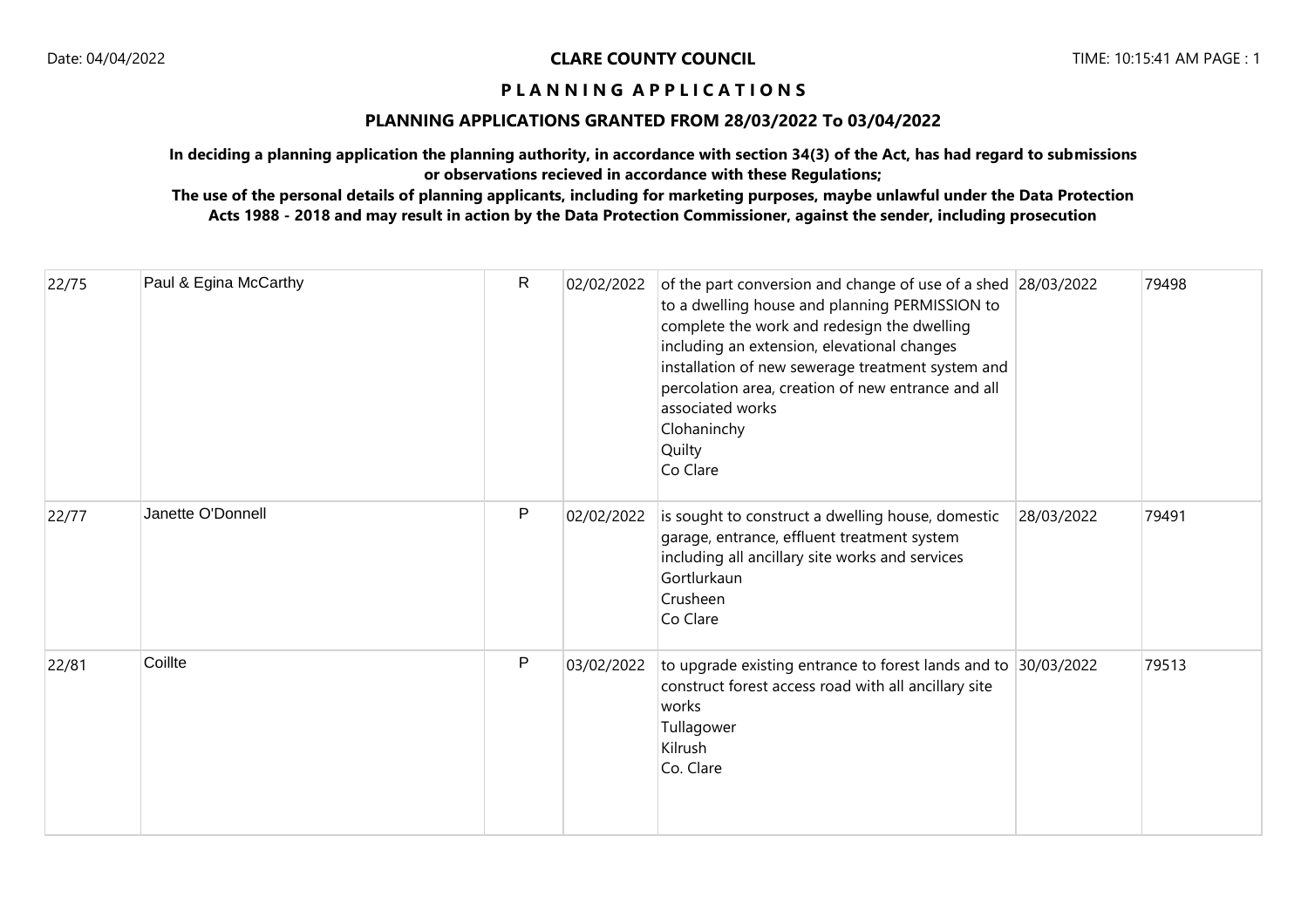## **PLANNING APPLICATIONS GRANTED FROM 28/03/2022 To 03/04/2022**

**In deciding a planning application the planning authority, in accordance with section 34(3) of the Act, has had regard to submissions or observations recieved in accordance with these Regulations;**

| 22/82 | Tara Keegan           | P            | 03/02/2022 | for development which will consist of a new<br>dwelling house, site entrance, wastewater<br>treatment system and associated site works<br>Carrowgar<br>Ogonnelloe<br>Co. Clare                                                       | 30/03/2022 | 79514 |
|-------|-----------------------|--------------|------------|--------------------------------------------------------------------------------------------------------------------------------------------------------------------------------------------------------------------------------------|------------|-------|
| 22/84 | Ronan Smith           | P            | 03/02/2022 | is sought to construct a detached domestic garage, 29/03/2022<br>including all ancillary site works and services<br>Killaderry<br><b>Broadford</b><br>Co Clare                                                                       |            | 79506 |
| 22/87 | O'Dwyers XL Quilty    | P            | 03/02/2022 | to allow for the sale of liquor from their premises<br>Quilty Village<br>Quilty<br>Co. Clare                                                                                                                                         | 30/03/2022 | 79515 |
| 22/88 | Nigel & Barbara Baker | $\mathsf{R}$ | 03/02/2022 | of the following development a) construction of<br>side extension in lieu of original side extensions; b)<br>two no roof windows to front elevation; and c)<br>fenestration changes to dwelling<br>Cloonadrum<br>Mullagh<br>Co Clare | 30/03/2022 | 79516 |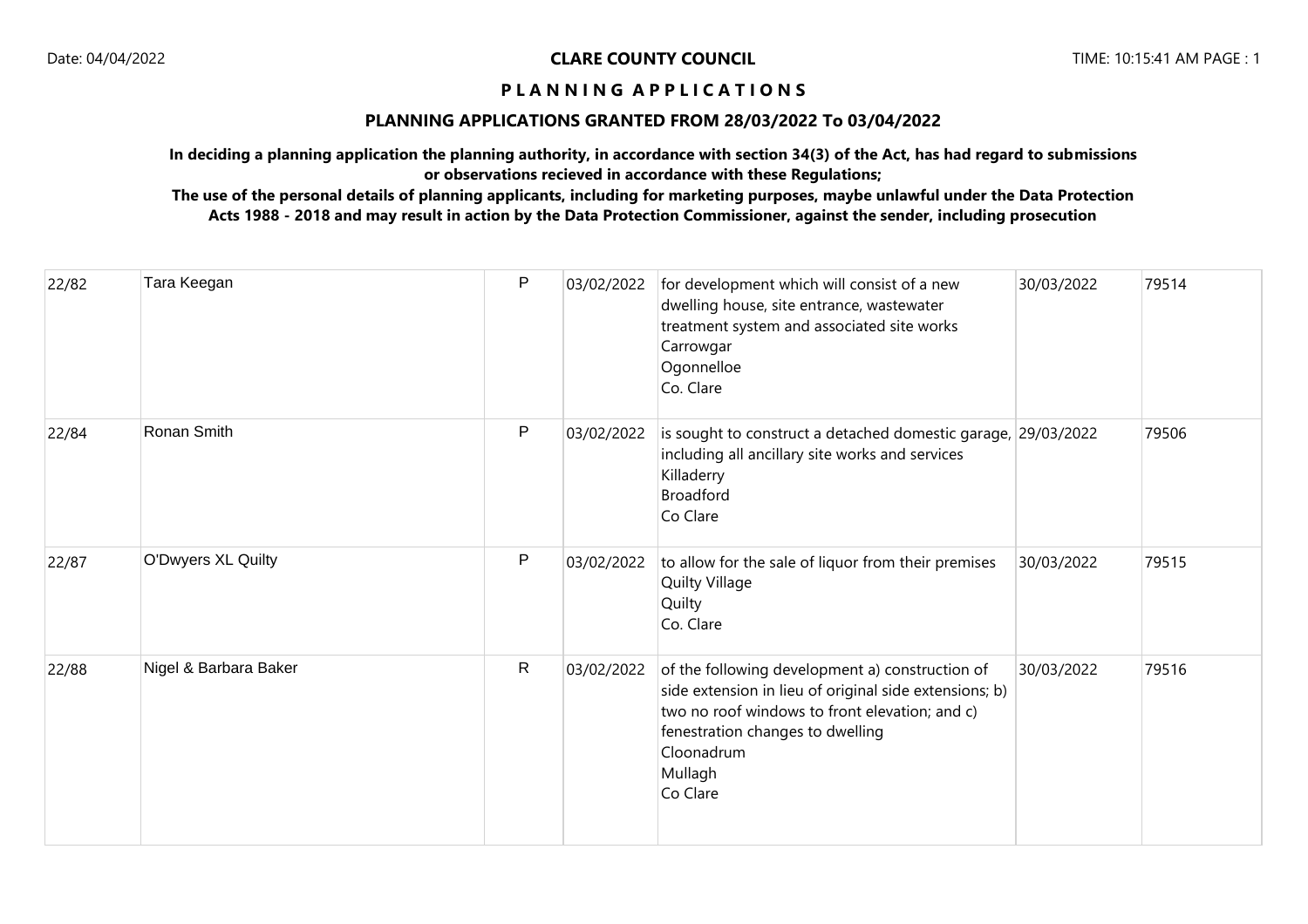## **PLANNING APPLICATIONS GRANTED FROM 28/03/2022 To 03/04/2022**

**In deciding a planning application the planning authority, in accordance with section 34(3) of the Act, has had regard to submissions or observations recieved in accordance with these Regulations;**

| 22/89 | Mary & Eamon Cotter            | $\mathsf{R}$ | 03/02/2022 | of the following development to the existing<br>dwelling house a) widened gable and increased<br>roof height: b) attic conversion; and c) minor<br>fenestration changes<br><b>Newtown</b><br>Kilkee<br>Co Clare                                                                                                                                                                                                                                                                                                  | 28/03/2022 | 79500 |
|-------|--------------------------------|--------------|------------|------------------------------------------------------------------------------------------------------------------------------------------------------------------------------------------------------------------------------------------------------------------------------------------------------------------------------------------------------------------------------------------------------------------------------------------------------------------------------------------------------------------|------------|-------|
| 22/90 | Christopher & Catherine Cullen | R            | 03/02/2022 | of alterations to private garage<br>Rehy East<br>Carrigaholt<br>Kilkee Co Clare                                                                                                                                                                                                                                                                                                                                                                                                                                  | 29/03/2022 | 79508 |
| 22/94 | Margot Healy & Michael Ellison | E            | 04/02/2022 | to Extend the Appropriate of Planning Permission<br>for P15/686 to alter and extend existing derelict<br>dwellings and connect to public services along with<br>associated site works. The works will involve<br>converting the derelict dwellings into a private<br>garage for domestic use only. The existing ground<br>level will be raised at the rear of the site with a<br>mixture of local natural stone and block walls<br>forming the new site boundaries<br>Church Street<br>Sixmilebridge<br>Co Clare | 31/03/2022 | 79525 |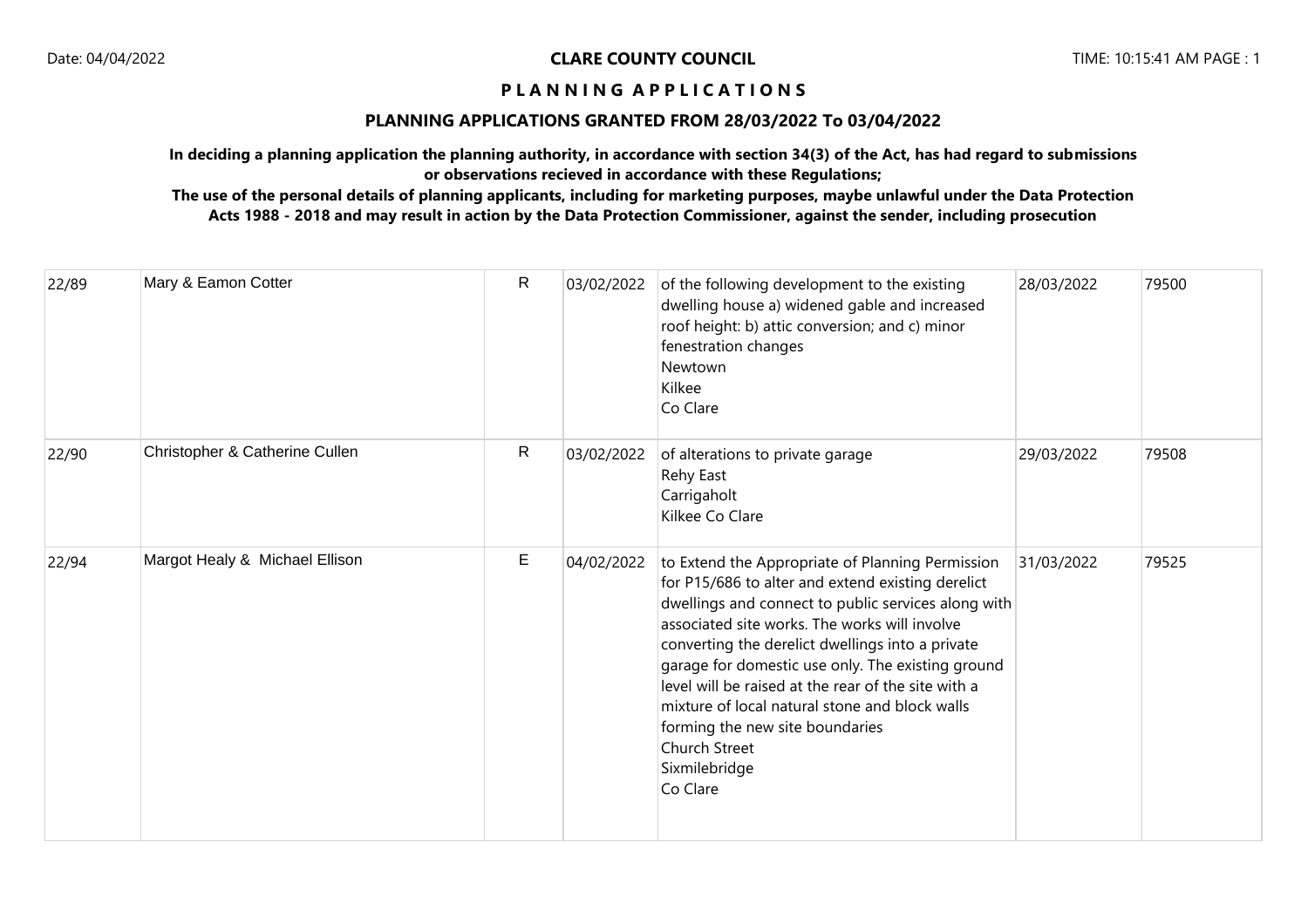## **PLANNING APPLICATIONS GRANTED FROM 28/03/2022 To 03/04/2022**

**In deciding a planning application the planning authority, in accordance with section 34(3) of the Act, has had regard to submissions or observations recieved in accordance with these Regulations;**

| 22/96 | <b>Shannon Commercial Properties</b> | P            | 04/02/2022 | for development at Rineanna South, Shannon<br>Airport, Co Clare. The development consists of the<br>construction of a single storey high-bay Air Cargo<br>Hub and logistics/distribution facility (2705m2)<br>with ancillary single storey office area (335 m2).<br>The works include a new site access and the<br>provision of 42 no carparking spaces which include<br>accessible spaces, secure bicycle parking spaces,<br>louvred plant/refuse store, photovoltaic array,<br>building signage and a single storey substation.<br>The construction of new hard surfaced ancillary<br>delivery/service yard with vehicular and HGV<br>parking all ancillary landscaping and associated<br>site works and services including the<br>decommission of adjacent septic tank and<br>installation of a new pumping station to facilitate<br>connection to existing airport infrastructure. The<br>planning Application is accompanied by a Natura<br><b>Impact Statement</b><br>Shannon Free Zone<br>Shannon<br>Co Clare | 31/03/2022 | 79533 |
|-------|--------------------------------------|--------------|------------|----------------------------------------------------------------------------------------------------------------------------------------------------------------------------------------------------------------------------------------------------------------------------------------------------------------------------------------------------------------------------------------------------------------------------------------------------------------------------------------------------------------------------------------------------------------------------------------------------------------------------------------------------------------------------------------------------------------------------------------------------------------------------------------------------------------------------------------------------------------------------------------------------------------------------------------------------------------------------------------------------------------------|------------|-------|
| 22/97 | <b>David Corbett</b>                 | $\mathsf{P}$ | 07/02/2022 | to replace existing cattle slurry storage facilities<br>with new slatted tank<br>Moynoe<br>Scariff<br>Co Clare                                                                                                                                                                                                                                                                                                                                                                                                                                                                                                                                                                                                                                                                                                                                                                                                                                                                                                       | 31/03/2022 | 79524 |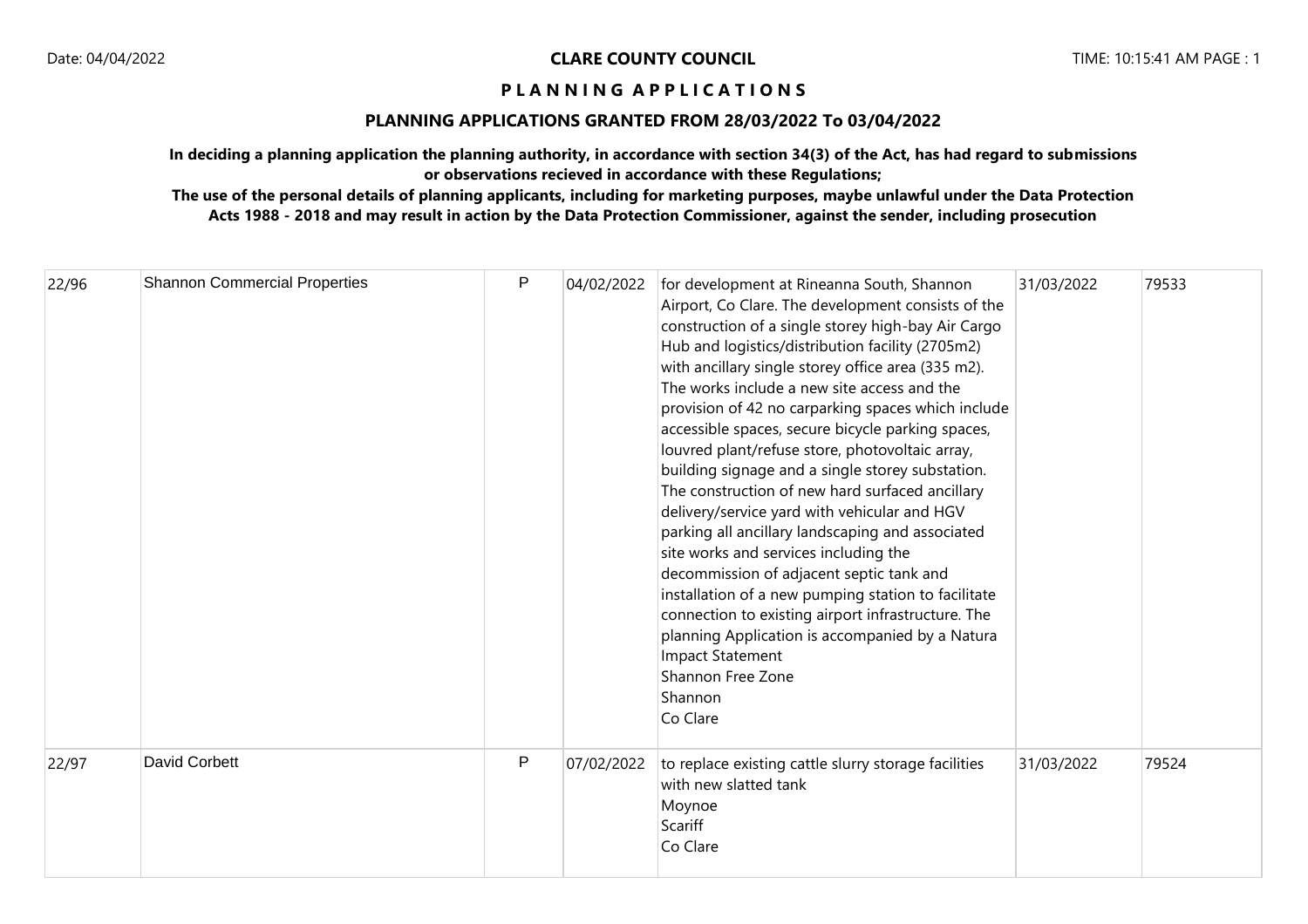## **PLANNING APPLICATIONS GRANTED FROM 28/03/2022 To 03/04/2022**

**In deciding a planning application the planning authority, in accordance with section 34(3) of the Act, has had regard to submissions or observations recieved in accordance with these Regulations;**

| 22/100 | Jonathan Smith | $\sf P$ | 07/02/2022 | for the following development PERMISSION for<br>detached two storey dwelling, detached domestic<br>garage, onsite wastewater treatment system and<br>percolation area, connection to necessary services,<br>new entrance together with all associated ancillary<br>and incidental site works<br>Derryfadda<br>Clonlara<br>Co Clare | 01/04/2022 | 79540 |
|--------|----------------|---------|------------|------------------------------------------------------------------------------------------------------------------------------------------------------------------------------------------------------------------------------------------------------------------------------------------------------------------------------------|------------|-------|
| 22/103 | Damian Harvey  | P       | 08/02/2022 | to change the use of part of the existing building<br>which is a protected structure (RPS No 770) from<br>office to dwelling, with all associated site works<br>No 9 Chapel Lane<br>Ennis<br>Co Clare                                                                                                                              | 31/03/2022 | 79522 |
| 22/113 | Maureen Nagle  | R       | 09/02/2022 | of rebuilding works to private dwelling house as<br>granted under Planning Register Reference<br>P18/1045 and all associated site works<br>Knocknaraha<br>Liscannor<br>Co Clare                                                                                                                                                    | 01/04/2022 | 79544 |